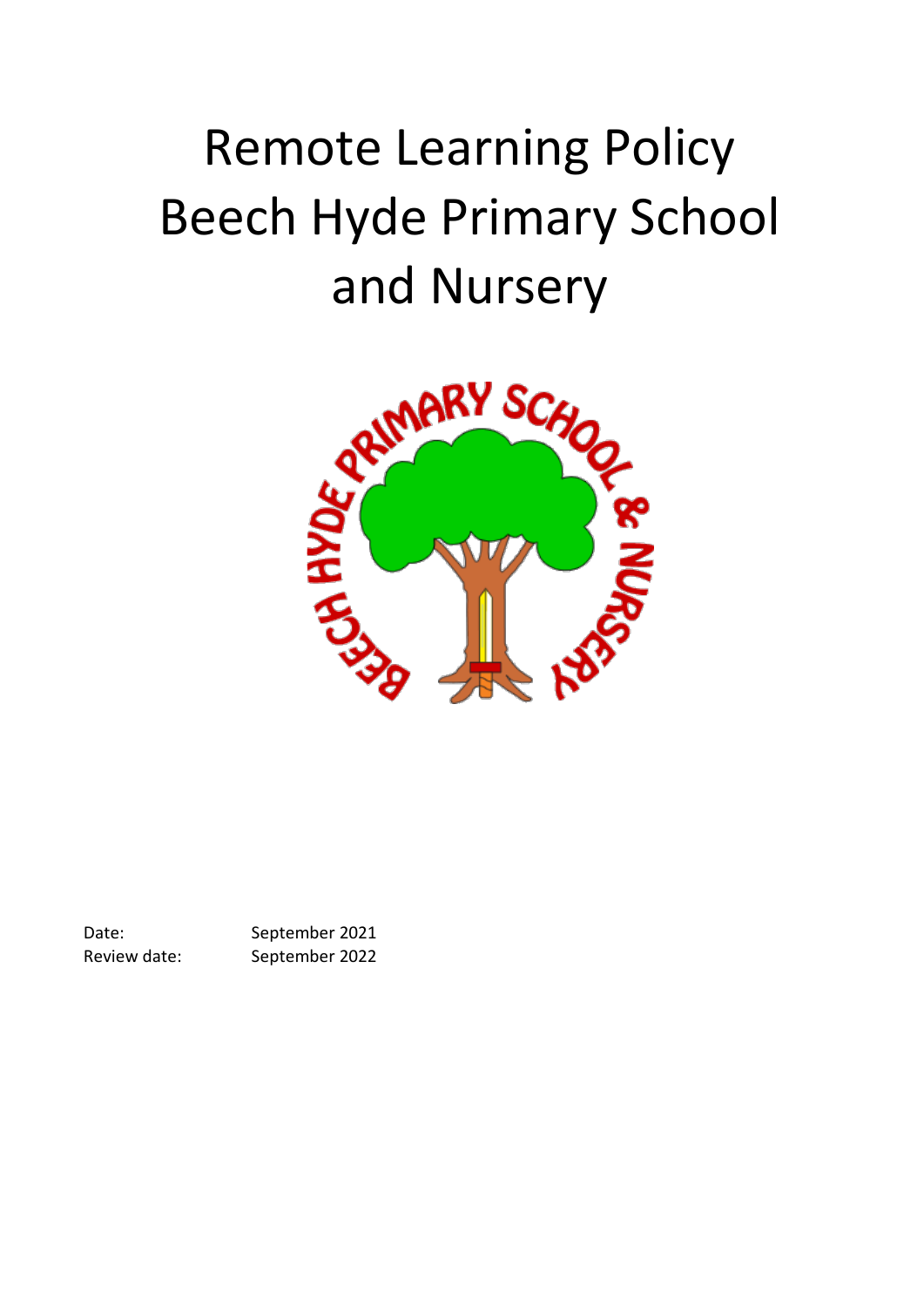## Remote Learning Policy

## **AIMS**

● To outline Beech Hyde Primary School and Nursery's approach for pupils whom are not at school, as a result of Government guidance or in the position of any form of national or localised lockdown put in place.

● To outline Beech Hyde Primary School and Nursery's expectations for staff as a result of Government guidance or in the position of any form of national or localised lockdown or quarantine put in place.

● To ensure consistency in the approach to remote learning for pupils who are not in school

● To ensure that the effectiveness of remote teaching contains many of the same factors that determine the effectiveness of live classroom teaching in: ensuring pupils receive clear explanations; supporting growth in confidence with new material through scaffolded practice; application of new knowledge or skills and in enabling pupils to receive feedback on how to progress (Education Endowment Foundation).

# **WHO IS THE POLICY APPLICABLE TO?**

In line with current Government guidance, pupils and staff should self-isolate if they have returned a positive result for Covid-19.

Therefore, this policy is applicable to:

● A child who is absent because they are awaiting test results or have returned a positive result for Covid-19. The rest of their class are attending school and being taught as normal.

- The child's class is not permitted to attend school because of an outbreak of Covid-19.
- A whole school closure due to national lockdown.

Remote learning will be shared with families, when they are absent due to Covid related reasons, (and not able to be taught with the whole class) at the start of their absence.

### **REMOTE LEARNING**

Beech Hyde Primary School and Nursery will provide remote learning (online) for pupils that are not able to attend school so that no-one need fall behind in learning. In the following points, an outline of the provision will be made and some guidance given on the role of pupils, teachers and parents. Beech Hyde Primary School and Nursery are fully aware of the current climate and unprecedented times and would like to make it clear that the completion of work is not compulsory and that this document seeks to inform and guide families and not impose expectations. Each family is unique and because of this, should approach home learning in a way which suits their individual needs.

### **RESOURCES**

We have undertaken a thorough survey to identify the capability of pupils' remote learning. We received a 72% return in regards to the survey which identified that 100% of pupils whose survey was returned have internet access and identified only 7 pupils who do not have access to a laptop.

Examples of some of the tools to deliver our curriculum may include, but are not limited by:

● Details of the planning, downloadable printable documents and curriculum resources posted on Google Classroom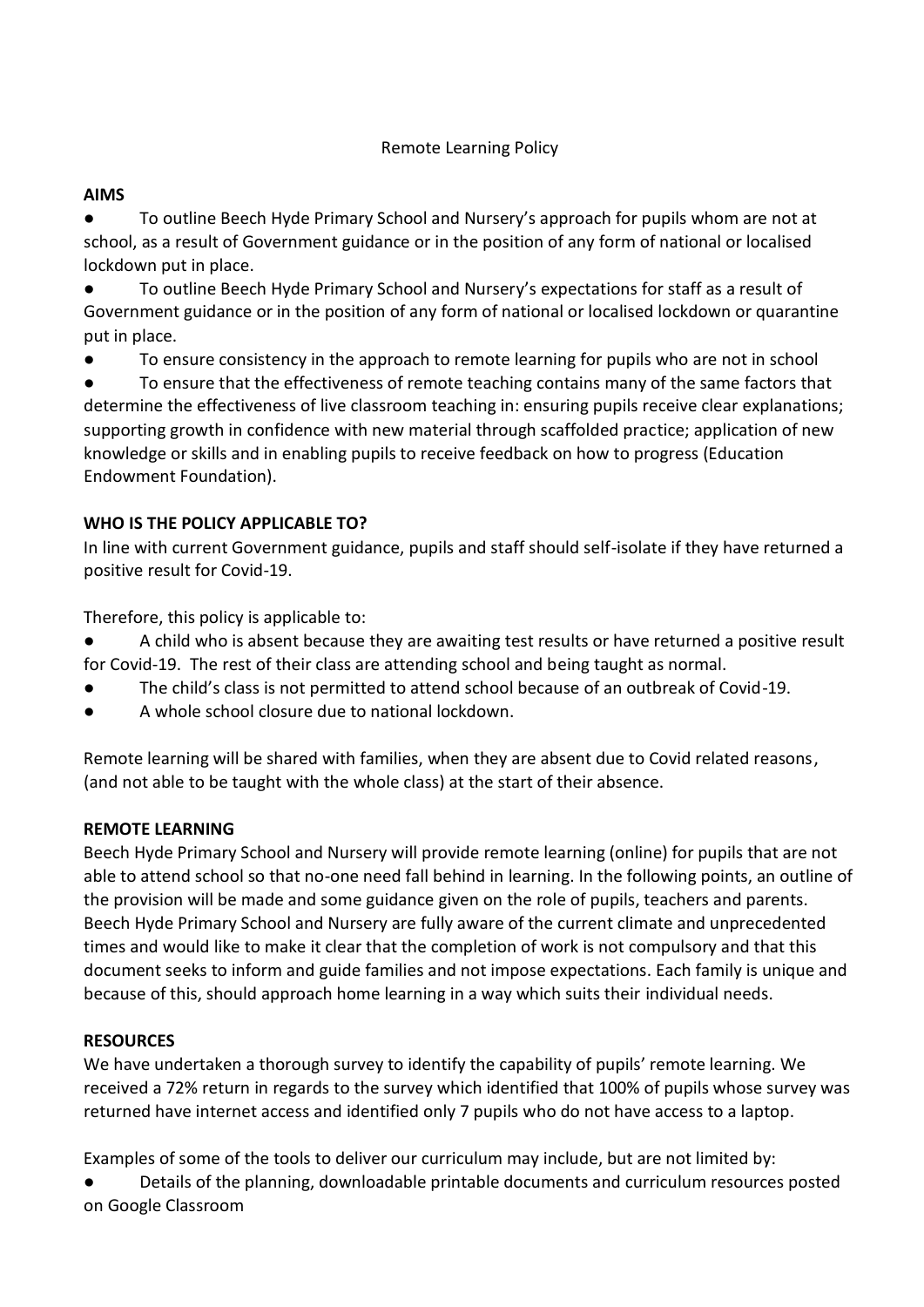Use of recorded or live video for registration times, instructional videos, feedback sessions and some assemblies

- Printed learning packs
- Physical materials such as story books and/or writing tools
- Use of BBC Bitesize, Oak Academy and specific You Tube sessions
- Tapestry (EYFS only)
- Times Tables Rockstars
- Phone calls home

## **HOME AND SCHOOL PARTNERSHIP**

● Beech Hyde Primary School and Nursery is committed to working in close partnership with families and recognises each family is unique. To suit the individual needs of our families, remote learning may not always look the same for all of the children in the class.

● Where possible, it is beneficial for young people to maintain a regular and familiar routine. Beech Hyde Primary School and Nursery would recommend that each 'school day' maintains structure.

● Work will be posted on Google Classroom. Families should view this together, and then make appropriate plans to complete the work.

Should anything be unclear in the work that is set, parents can communicate with class teachers via Google Classroom or the school email address; [admin@beechhyde.herts.sch.uk](mailto:admin@beechhyde.herts.sch.uk)

Work that children complete at home should be kept safe, ideally in their homework book, and can be brought back to school when safe to do so or returned electronically via Google Classroom if appropriate.

To attempt to make use of the resources shared with them i.e. printing sheets, using relevant mathematical methods etc.

We would encourage parents to support their children's work, including finding an appropriate place to work and, to the best of their ability, support pupils with their learning encouraging them to work with good levels of concentration.

Every effort will be made by staff to ensure that work is set promptly on appropriate platforms but school cannot guarantee that the chosen platforms will work on all devices. Should accessing work be an issue, parents should contact school promptly and alternative solutions may be available. These will be discussed on a case-to-case basis.

# **ROLES AND RESPONSIBILITIES**

### **TEACHER EXPECTATIONS**

NB: the suggested responsibilities below relate to where a whole class is isolating and would be reduced if fewer children are isolating and the majority of the class are in school.

In addition to teachers 'in-school' work and their work with current year groups, teachers from Beech Hyde will continue to support children that are unable to attend.

Teachers should plan lessons that are relevant to the curriculum focus for that year group and endeavour to replicate this through tasks for home learners.

Teachers should aim to guide parents through supportive interaction via email if requested.

Teachers will advise parents as to what the aims of learning are and to support the teaching and learning taking place at home.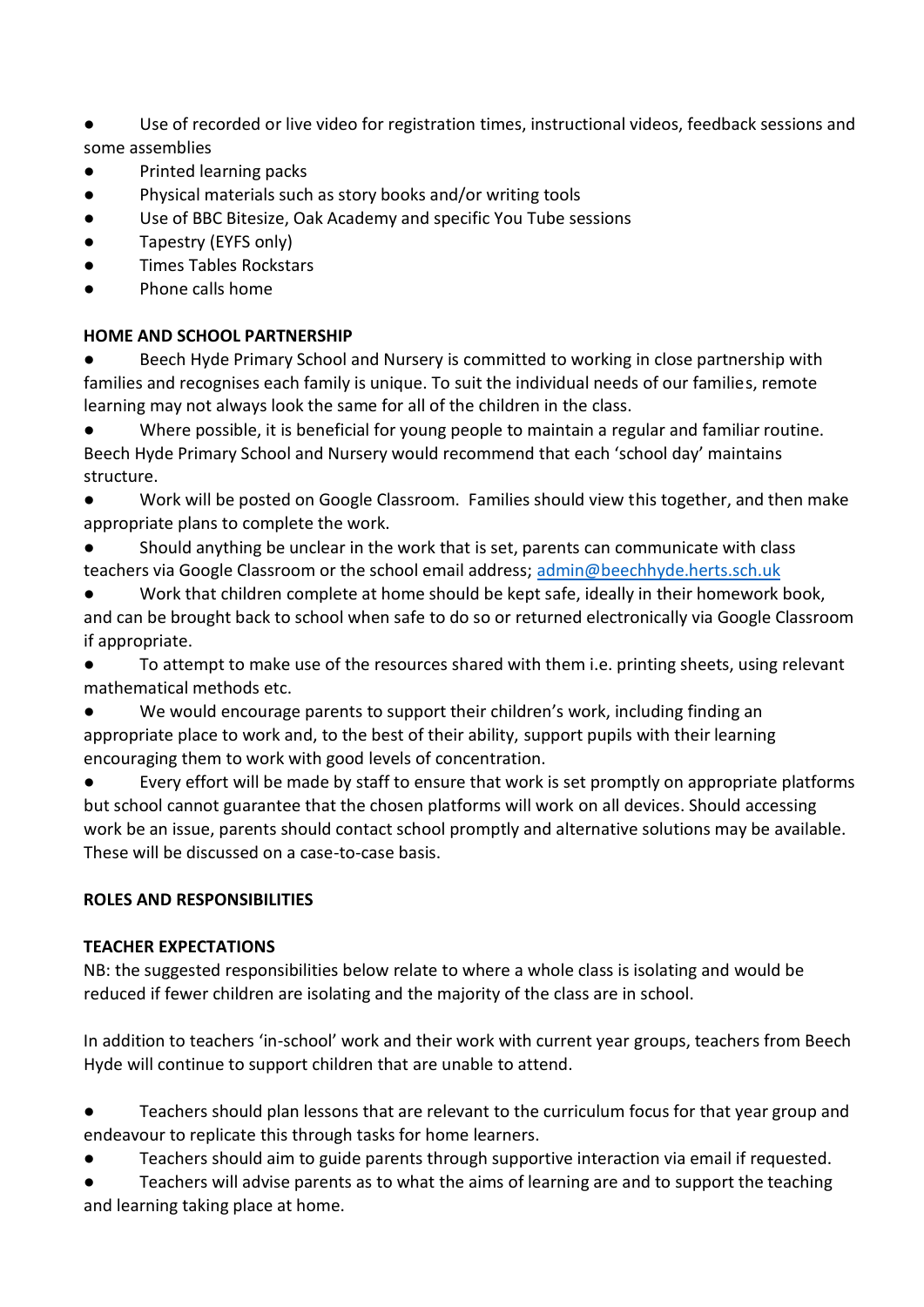Learning should be differentiated for the needs of the pupils especially when considering pupils with SEND. This may include scaffolding models, recording work in a variety of ways and specific targets relevant to children's levels. Work for a minority of SEND pupils may need to be adapted and accessed differently.

● Teachers may create videos - if possible - for key teaching points in English, Maths and Topic and have these ready to share.

Using Google Classroom, teachers will begin the week by hosting a teaching lesson by way of introducing the main Learning Objectives to be covered in the first 5 days of isolation. A second lesson will be taught as a marking and feedback session at the end of the first 5 days. This will equate to two lessons per school week being taught via video.

● Any resources used, including websites and worksheets should, where possible, be shared with home learners. Staff will do this electronically and it will be the responsibility of families to print/use these resources at home.

● To respond, within reason, promptly to requests for support from families at home. This should be done via Google Classroom, email via the admin email address or by adding further video guidance for families.

● Should a staff member require support with the use of technology, it is their responsibility to seek this support in school and Senior Leaders will ensure that support is given promptly.

If there is a concern around the level of engagement of a pupil, parents should be contacted to assess whether school intervention can assist engagement.

# **REMOTE TEACHING FOR STAFF WHO ARE SELF-ISOLATING**

Teaching staff are required to self-isolate if they have received a positive result for Covid-19. If a member of staff is required to self-isolate, they are expected to:

● Follow normal reporting procedure for planned absence.

● Following contact with school, the Office Manager, may set up a referral to Occupational Health to support that individual. School also suggest, that if needed, staff can contact the Hertfordshire County Council Covid Support. Details of this can be obtained from the school office.

Whilst self-isolating, and if able to do so, teachers must be available to the pupils between 8.45am and 3.20pm (except for Nursery which will be 08.30am and 11.30am). Teachers will take their normal break times and responses will not necessarily be instantaneous. Part time staff members will work their normal allocated days. PPA can be taken at the usual timetabled time.

Some teaching staff may be given an individual project to work on which is in line with whole school improvement priorities. These projects will be communicated by the Senior Leadership Team and will be allocated on a case-by-case basis. Staff may also be asked to support the online learning provision for a class.

# **TEACHING ASSISTANTS**

● Teaching assistants must be available between their normal working hours for cover in school or working from home.

If they are unable to work for any reason during this time, for example due to sickness or caring for a dependant, they should report this using the normal absence procedure.

● During the school day, teaching assistants must complete tasks as directed by a member of the SLT. This may include marking and feedback to pupils, telephone calls/emails to pupils,

Correspondence with parents/carers. They will also be expected to cover bubbles in school as part of a rota system.

### **SENIOR LEADERS**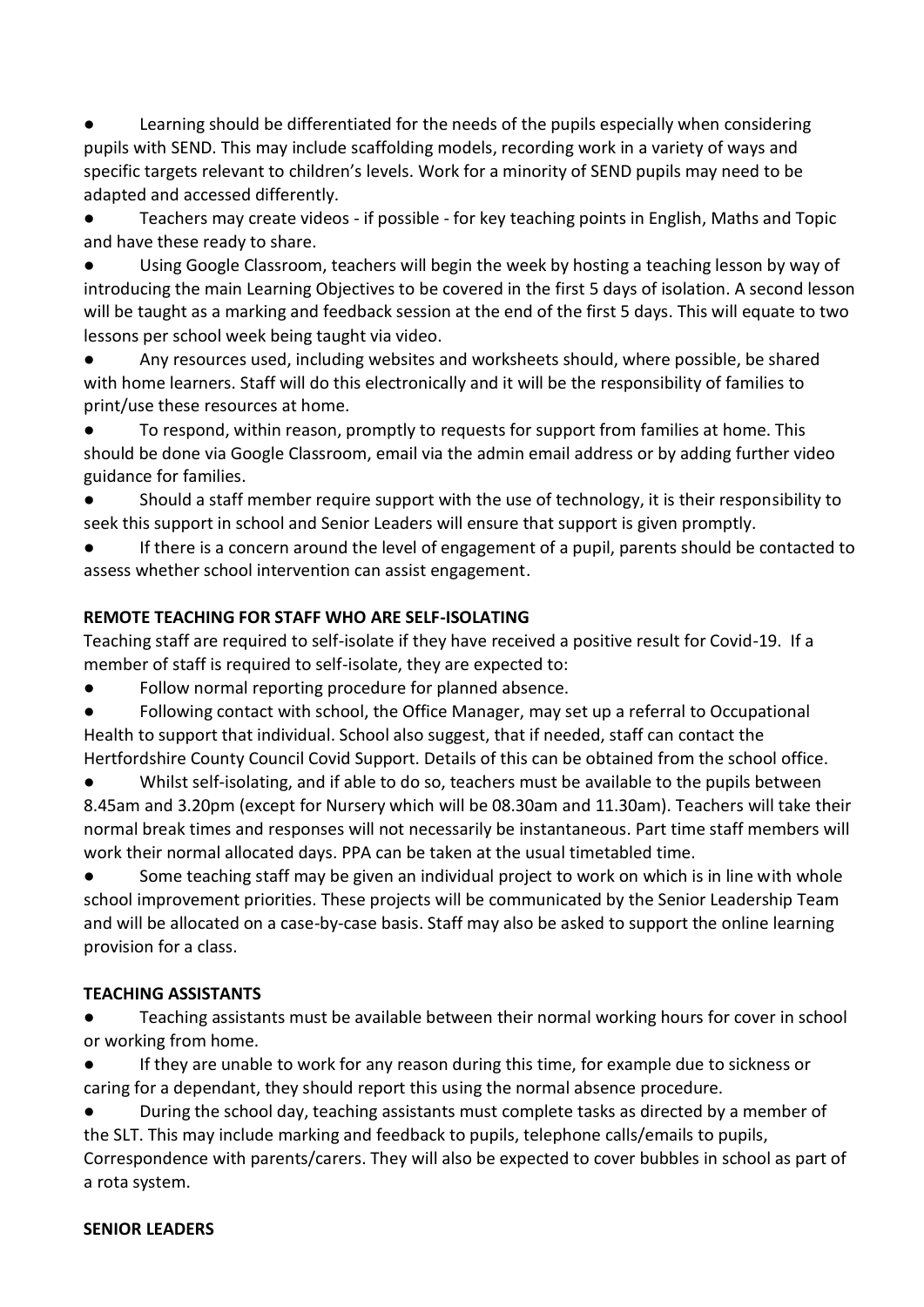Alongside any teaching responsibilities, senior leaders are responsible for:

- Co-ordinating the remote learning approach across the school including daily monitoring of engagement, via contact with teaching and support staff.
- Monitoring the effectiveness of remote learning, through regular meetings with teachers and subject leaders, reviewing work set and collecting feedback from pupils and parents

Monitoring the security of remote learning systems, including data protection and safeguarding considerations

## **DESIGNATED SAFEGUARDING LEAD**

The DSL is responsible for managing and dealing with all safeguarding concerns. For further information, please see the Safeguarding and Child Protection Policy.

## **THE SENCO**

● Liaising with appropriate parties that the technology used for remote learning is accessible to all pupils and that reasonable adjustments are made, where required.

Ensuring that pupils with EHC plans continue to have their needs met while learning remotely, and liaising with the Headteacher and other organisations to make any alternate arrangements for pupils with EHC plans and Support Plans.

- To ensure all work set is appropriate and consistent in regards to the needs of identified pupils
- Identifying the level of support needed for individual pupils

## **COMPUTING LEAD**

The Computing Lead will liaise and help to co-ordinate:

- Fixing issues with systems used to set work
- Helping staff with any technical issues they may experience
- Reviewing the security of remote learning system and flagging any data protection breaches to the DPO
- Assisting pupils and parents with accessing the internet or devices

# **PUPILS AND PARENTS/CARERS**

Staff can expect pupils learning remotely to:

- Complete work to the deadline set by teachers
- Seek help from teachers if they need it
- Alert teachers if they're not able to complete work

Staff can expect parents with children learning remotely to:

- Make the school aware if their child is sick or otherwise can't complete work
- Seek help from the school if they need it
- Be respectful when making any complaints or queries known to staff

### **GOVERNING BOARD**

The governing board is responsible for:

● Monitoring the school's approach to providing remote learning to ensure education remains as high quality as possible

Ensuring that staff are certain that remote learning systems are appropriately secure, for both data protection and safeguarding reasons

### **LINKS WITH OTHER POLICIES:**